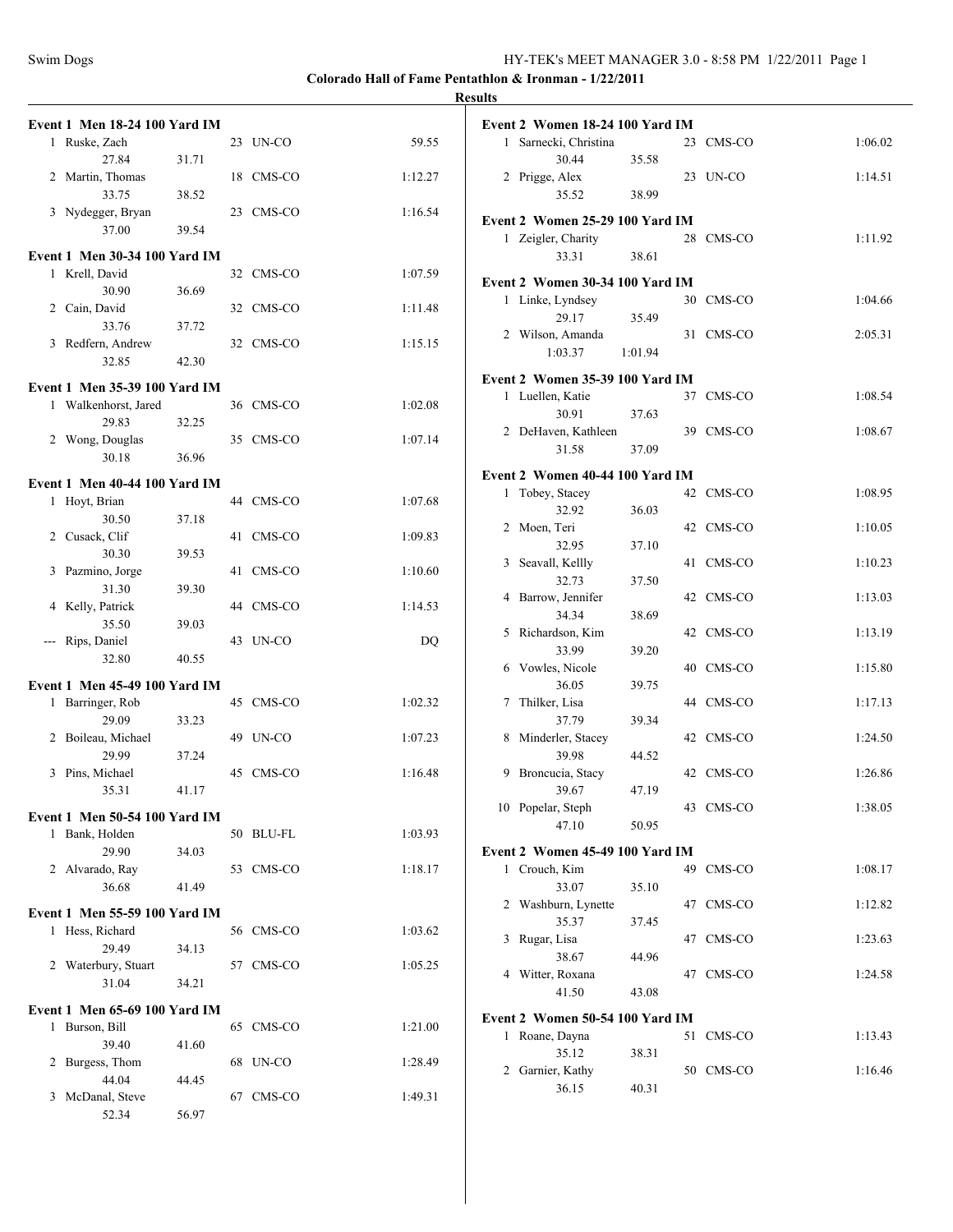|                                                         |                    |         | <b>Results</b>                                        |                        |                |
|---------------------------------------------------------|--------------------|---------|-------------------------------------------------------|------------------------|----------------|
| (Event 2 Women 50-54 100 Yard IM)                       |                    |         | 3 Redfern, Andrew                                     | 32 CMS-CO              | 28.21          |
| 3 Fletcher, Lynn                                        | 50 CMS-CO          | 1:25.29 | Event 5 Men 35-39 50 Yard Freestyle                   |                        |                |
| 41.00                                                   | 44.29              |         | 1 Walkenhorst, Jared                                  | 36 CMS-CO              | 24.93          |
| 4 Sortwell, Andrea<br>51.42                             | 51 CMS-CO<br>52.42 | 1:43.84 | 2 Wong, Douglas                                       | 35 CMS-CO              | 25.37          |
| Event 2 Women 55-59 100 Yard IM                         |                    |         | Event 5 Men 40-44 50 Yard Freestyle                   |                        |                |
| 1 Rosener, Karen                                        | 57 CMS-CO          | 1:19.28 | 1 Hoyt, Brian                                         | 44 CMS-CO              | 25.73          |
| 37.44                                                   | 41.84              |         | 2 Pazmino, Jorge                                      | 41 CMS-CO              | 26.56          |
| 2 Roche, Carolyn                                        | 59 CMS-CO          | 1:20.39 | 3 Cusack, Clif                                        | 41 CMS-CO              | 27.28          |
| 37.52                                                   | 42.87              |         | 4 Rips, Daniel                                        | 43 UN-CO               | 28.46          |
| Event 3 Men 18-24 100 Yard Butterfly                    |                    |         | 5 Kelly, Patrick                                      | 44 CMS-CO              | 29.12          |
| 1 Ruske, Zach                                           | 23 UN-CO           | 58.09   | Event 5 Men 45-49 50 Yard Freestyle                   |                        |                |
| 26.85                                                   | 31.24              |         | 1 Smith, John                                         | 48 BLU-FL              | 23.07          |
|                                                         |                    |         | 2 Barringer, Rob                                      | 45 CMS-CO              | 24.66          |
| Event 3 Men 35-39 100 Yard Butterfly<br>1 Shelles, Dave | 37 CMS-CO          | 1:11.33 | 3 Pins, Michael                                       | 45 CMS-CO              | 27.74          |
| 34.41                                                   | 36.92              |         | Event 5 Men 50-54 50 Yard Freestyle                   |                        |                |
|                                                         |                    |         | 1 Alvarado, Rav                                       | 53 CMS-CO              | 31.07          |
| Event 3 Men 40-44 100 Yard Butterfly                    |                    |         | Event 5 Men 55-59 50 Yard Freestyle                   |                        |                |
| 1 Sheanin, Dave<br>32.91                                | 42 CMS-CO<br>36.49 | 1:09.40 | 1 Waterbury, Stuart                                   | 57 CMS-CO              | 24.57          |
| 2 Cruz, Eduardo                                         | 41 CMS-CO          | 1:10.47 | 2 Hess, Richard                                       | 56 CMS-CO              | 25.14          |
| 30.64                                                   | 39.83              |         |                                                       |                        |                |
|                                                         |                    |         | Event 5 Men 60-64 50 Yard Freestyle<br>1 Carney, Kent | 63 CMS-CO              | 29.88          |
| Event 3 Men 55-59 100 Yard Butterfly                    |                    |         |                                                       |                        |                |
| 1 Hughes, John<br>32.13                                 | 57 CMS-CO<br>35.10 | 1:07.23 | Event 5 Men 65-69 50 Yard Freestyle                   |                        |                |
|                                                         |                    |         | 1 Burgess, Thom                                       | 68 UN-CO               | 31.85          |
| Event 3 Men 65-69 100 Yard Butterfly                    |                    |         | 2 McDanal, Steve                                      | 67 CMS-CO              | 37.68          |
| 1 Abrahams, Richard                                     | 65 CMS-CO          | 1:06.16 | Event 6 Women 18-24 50 Yard Freestyle                 |                        |                |
| 30.93                                                   | 35.23              |         | 1 Sarnecki, Christina                                 | 23 CMS-CO              | 26.73          |
| Event 3 Men 70-74 100 Yard Butterfly                    |                    |         | Event 6 Women 25-29 50 Yard Freestyle                 |                        |                |
| 1 Plummer, Mark                                         | 74 CMS-CO          | 2:03.54 | 1 Zeigler, Charity                                    | 28 CMS-CO              | 27.72          |
| 55.33                                                   | 1:08.21            |         |                                                       |                        |                |
| Event 4 Women 40-44 100 Yard Butterfly                  |                    |         | Event 6 Women 30-34 50 Yard Freestyle                 |                        |                |
| 1 Clapp, Christine                                      | 44 CMS-CO          | 1:42.69 | 1 Linke, Lyndsey<br>2 Wilson, Amanda                  | 30 CMS-CO<br>31 CMS-CO | 26.35<br>46.31 |
| 48.21                                                   | 54.48              |         |                                                       |                        |                |
| Event 4 Women 45-49 100 Yard Butterfly                  |                    |         | Event 6 Women 35-39 50 Yard Freestyle                 |                        |                |
| 1 Hughes, Cindy                                         | 49 CMS-CO          | 1:51.87 | 1 DeHaven, Kathleen                                   | 39 CMS-CO              | 27.14          |
| 50.75                                                   | 1:01.12            |         | 2 Luellen, Katie                                      | 37 CMS-CO              | 27.83          |
| Event 4 Women 50-54 100 Yard Butterfly                  |                    |         | Event 6 Women 40-44 50 Yard Freestyle                 |                        |                |
| 1 Pyle, Rebecca                                         | 54 CMS-CO          | 1:19.32 | 1 Seavall, Kellly                                     | 41 CMS-CO              | 27.49          |
| 37.00                                                   | 42.32              |         | 2 Moen, Teri                                          | 42 CMS-CO              | 27.65          |
|                                                         |                    |         | 3 Tobey, Stacey                                       | 42 CMS-CO              | 28.07          |
| Event 4 Women 60-64 100 Yard Butterfly                  |                    |         | 4 Richardson, Kim                                     | 42 CMS-CO              | 28.67          |
| 1 Young, Lydia<br>46.88                                 | 62 CMS-CO<br>52.36 | 1:39.24 | Thilker, Lisa<br>5                                    | 44 CMS-CO              | 30.31          |
|                                                         |                    |         | 6 Vowles, Nicole<br>Broncucia, Stacy<br>7             | 40 CMS-CO<br>42 CMS-CO | 30.84<br>32.27 |
| Event 5 Men 18-24 50 Yard Freestyle                     |                    |         | Popelar, Steph<br>8                                   | 43 CMS-CO              | 33.35          |
| 1 Martin, Thomas                                        | 18 CMS-CO          | 28.09   | Minderler, Stacey<br>9                                | 42 CMS-CO              | 33.63          |
| 2 Nydegger, Bryan                                       | 23 CMS-CO          | 28.10   | 10 Clapp, Christine                                   | 44 CMS-CO              | 38.54          |
| Event 5 Men 25-29 50 Yard Freestyle                     |                    |         |                                                       |                        |                |
| 1 Ayer, Michael                                         | 28 UN-CO           | 31.54   | Event 6 Women 45-49 50 Yard Freestyle                 |                        |                |
| Event 5 Men 30-34 50 Yard Freestyle                     |                    |         | 1 Crouch, Kim<br>2 Washburn, Lynette                  | 49 CMS-CO<br>47 CMS-CO | 27.82<br>30.01 |
| 1 Krell, David                                          | 32 CMS-CO          | 26.50   | 3 Rugar, Lisa                                         | 47 CMS-CO              | 32.20          |
| 2 Cain, David                                           | 32 CMS-CO          | 28.12   | 4 Boileau, Ute                                        | 48 UN-CO               | 34.34          |
|                                                         |                    |         |                                                       |                        |                |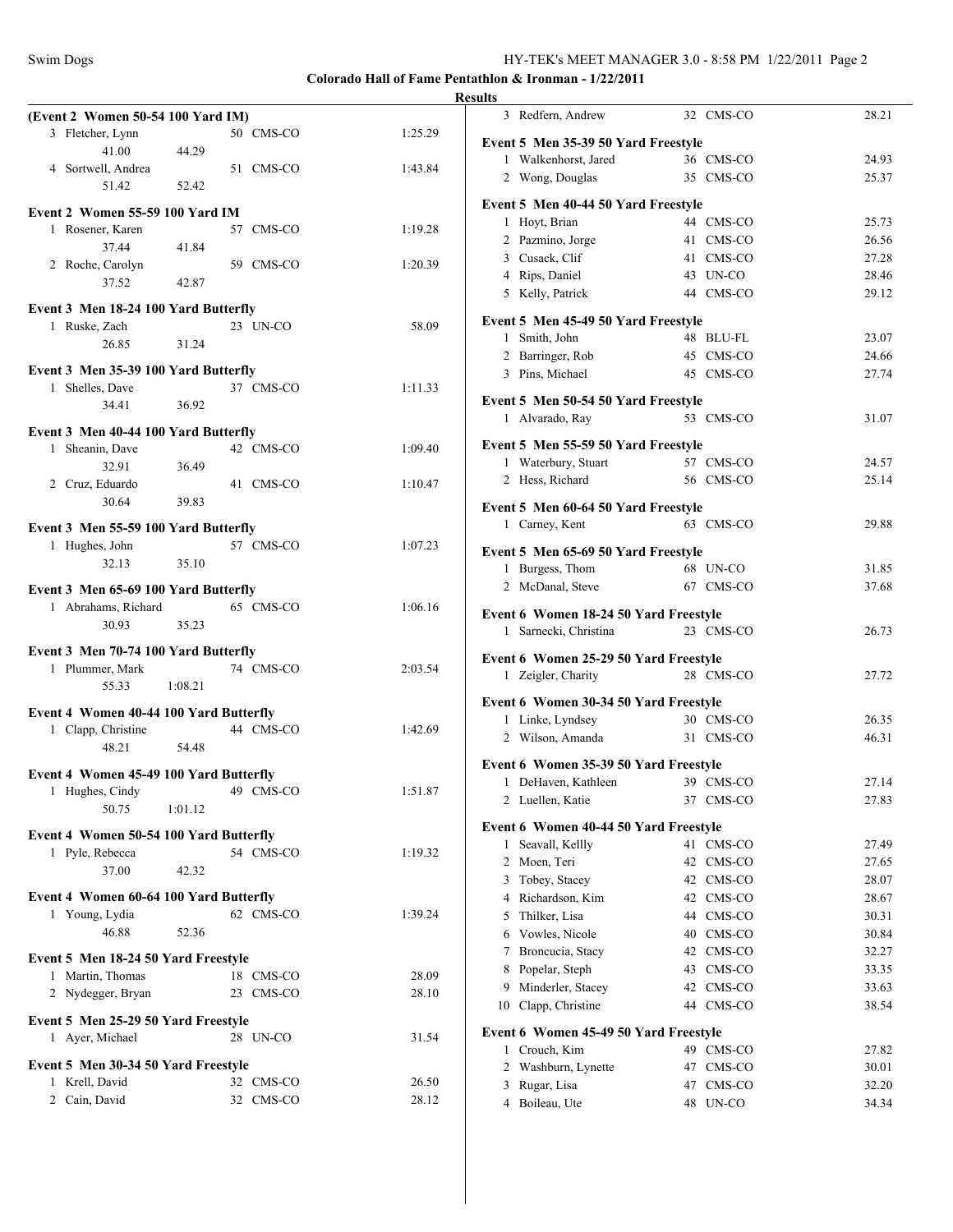| Event 6 Women 50-54 50 Yard Freestyle   |       |           |         |
|-----------------------------------------|-------|-----------|---------|
| 1 Garnier, Kathy                        |       | 50 CMS-CO | 27.23   |
| 2 Roane, Dayna                          |       | 51 CMS-CO | 28.83   |
| 3 Fletcher, Lynn                        |       | 50 CMS-CO | 33.86   |
| 4 Sortwell, Andrea                      |       | 51 CMS-CO | 35.66   |
| Event 6 Women 55-59 50 Yard Freestyle   |       |           |         |
| 1 Rosener, Karen                        |       | 57 CMS-CO | 30.20   |
| 2 Roche, Carolyn                        |       | 59 CMS-CO | 30.90   |
| Event 7 Men 35-39 100 Yard Backstroke   |       |           |         |
| 1 Shelles, Dave<br>37.67                | 36.33 | 37 CMS-CO | 1:14.00 |
| Event 7 Men 40-44 100 Yard Backstroke   |       |           |         |
| 1 Sheanin, Dave                         |       | 42 CMS-CO | 1:12.05 |
| 35.23                                   | 36.82 |           |         |
| 2 Cruz, Eduardo                         |       | 41 CMS-CO | 1:15.07 |
| 36.87                                   | 38.20 |           |         |
| Event 7 Men 45-49 100 Yard Backstroke   |       |           |         |
| 1 Boileau, Michael                      |       | 49 UN-CO  | 1:05.62 |
| 32.22                                   | 33.40 |           |         |
| Event 7 Men 55-59 100 Yard Backstroke   |       |           |         |
| 1 Hughes, John                          |       | 57 CMS-CO | 1:08.07 |
| 33.15                                   | 34.92 |           |         |
| Event 7 Men 65-69 100 Yard Backstroke   |       |           |         |
| 1 Abrahams, Richard                     |       | 65 CMS-CO | 1:14.87 |
| 36.67                                   | 38.20 |           |         |
| Event 7 Men 70-74 100 Yard Backstroke   |       |           |         |
| 1 Plummer, Mark                         |       | 74 CMS-CO | 1:51.98 |
| 53.85                                   | 58.13 |           |         |
| Event 8 Women 18-24 100 Yard Backstroke |       |           |         |
| 1 Prigge, Alex                          |       | 23 UN-CO  | 1:13.72 |
| 36.07                                   | 37.65 |           |         |
| Event 8 Women 35-39 100 Yard Backstroke |       |           |         |
| 1 Luellen, Katie                        |       | 37 CMS-CO | 1:08.39 |
| 34.03                                   | 34.36 |           |         |
| Event 8 Women 40-44 100 Yard Backstroke |       |           |         |
| 1 Seavall, Kellly<br>34.10              | 34.78 | 41 CMS-CO | 1:08.88 |
|                                         |       |           |         |
| Event 8 Women 45-49 100 Yard Backstroke |       | 49 CMS-CO | 1:45.82 |
| 1 Hughes, Cindy<br>52.25                | 53.57 |           |         |
| Event 8 Women 50-54 100 Yard Backstroke |       |           |         |
| 1 Pyle, Rebecca                         |       | 54 CMS-CO | 1:33.98 |
| 46.74                                   | 47.24 |           |         |
| Event 8 Women 60-64 100 Yard Backstroke |       |           |         |
| 1 Young, Lydia                          |       | 62 CMS-CO | 1:29.29 |
| 44.38                                   | 44.91 |           |         |
| Event 9 Men 18-24 50 Yard Breaststroke  |       |           |         |
| 1 Ruske, Zach                           |       | 23 UN-CO  | 30.13   |
| 2 Nydegger, Bryan                       |       | 23 CMS-CO | 35.02   |
| 3 Martin, Thomas                        |       | 18 CMS-CO | 40.53   |
|                                         |       |           |         |

| Event 9 Men 30-34 50 Yard Breaststroke    |              |       |  |  |  |  |  |
|-------------------------------------------|--------------|-------|--|--|--|--|--|
| 1 Cain, David                             | 32 CMS-CO    | 33.11 |  |  |  |  |  |
| 2<br>Krell, David                         | 32 CMS-CO    | 34.26 |  |  |  |  |  |
|                                           |              |       |  |  |  |  |  |
| Event 9 Men 35-39 50 Yard Breaststroke    |              |       |  |  |  |  |  |
| 1 Wong, Douglas                           | 35 CMS-CO    | 35.18 |  |  |  |  |  |
| Event 9 Men 40-44 50 Yard Breaststroke    |              |       |  |  |  |  |  |
| 1 Hoyt, Brian                             | 44 CMS-CO    | 37.12 |  |  |  |  |  |
| 2 Pazmino, Jorge                          | 41 CMS-CO    | 38.79 |  |  |  |  |  |
| 3 Cusack, Clif                            | 41 CMS-CO    | 38.87 |  |  |  |  |  |
| 4 Kelly, Patrick                          | 44 CMS-CO    | 39.44 |  |  |  |  |  |
| --- Rips, Daniel                          | 43 UN-CO     | DQ    |  |  |  |  |  |
|                                           |              |       |  |  |  |  |  |
| Event 9 Men 45-49 50 Yard Breaststroke    |              |       |  |  |  |  |  |
| 1 Pins, Michael                           | 45 CMS-CO    | 37.17 |  |  |  |  |  |
|                                           |              |       |  |  |  |  |  |
| Event 9 Men 50-54 50 Yard Breaststroke    |              |       |  |  |  |  |  |
| 1 Alvarado, Ray                           | 53 CMS-CO    | 37.31 |  |  |  |  |  |
| Event 9 Men 55-59 50 Yard Breaststroke    |              |       |  |  |  |  |  |
| 1 Waterbury, Stuart                       | 57 CMS-CO    | 31.27 |  |  |  |  |  |
| Hess, Richard<br>2                        | 56 CMS-CO    | 33.56 |  |  |  |  |  |
|                                           |              |       |  |  |  |  |  |
| Event 9 Men 65-69 50 Yard Breaststroke    |              |       |  |  |  |  |  |
| 1 Burgess, Thom                           | 68 UN-CO     | 40.17 |  |  |  |  |  |
| 2 McDanal, Steve                          | 67 CMS-CO    | 48.31 |  |  |  |  |  |
| Event 10 Women 18-24 50 Yard Breaststroke |              |       |  |  |  |  |  |
| Sarnecki, Christina<br>1                  | 23 CMS-CO    | 35.05 |  |  |  |  |  |
|                                           |              |       |  |  |  |  |  |
| Event 10 Women 25-29 50 Yard Breaststroke |              |       |  |  |  |  |  |
| 1 Zeigler, Charity                        | 28 CMS-CO    | 36.88 |  |  |  |  |  |
|                                           |              |       |  |  |  |  |  |
| Event 10 Women 30-34 50 Yard Breaststroke | 31 CMS-CO    |       |  |  |  |  |  |
| --- Wilson, Amanda                        |              | DQ    |  |  |  |  |  |
| Event 10 Women 35-39 50 Yard Breaststroke |              |       |  |  |  |  |  |
| 1<br>DeHaven, Kathleen                    | 39 CMS-CO    | 38.09 |  |  |  |  |  |
| Event 10 Women 40-44 50 Yard Breaststroke |              |       |  |  |  |  |  |
| 1 Seavall, Kellly                         | 41 CMS-CO    | 35.89 |  |  |  |  |  |
| 2 Tobey, Stacey                           | 42 CMS-CO    | 36.39 |  |  |  |  |  |
| 3 Moen, Teri                              | 42 CMS-CO    | 37.33 |  |  |  |  |  |
| 4                                         |              |       |  |  |  |  |  |
| Vowles, Nicole                            | 40 CMS-CO    | 39.21 |  |  |  |  |  |
| 5<br>Richardson, Kim                      | 42<br>CMS-CO | 39.69 |  |  |  |  |  |
| 6 Thilker, Lisa                           | 44<br>CMS-CO | 41.07 |  |  |  |  |  |
| 7 Minderler, Stacey                       | 42<br>CMS-CO | 45.22 |  |  |  |  |  |
| 8 Broncucia, Stacy                        | 42<br>CMS-CO | 48.06 |  |  |  |  |  |
| 9 Clapp, Christine                        | 44<br>CMS-CO | 51.00 |  |  |  |  |  |
| Event 10 Women 45-49 50 Yard Breaststroke |              |       |  |  |  |  |  |
| $\mathbf{1}$<br>Crouch, Kim               | 49 CMS-CO    | 34.75 |  |  |  |  |  |
| $\overline{2}$<br>Washburn, Lynette       | 47<br>CMS-CO | 36.11 |  |  |  |  |  |
| Rugar, Lisa<br>3                          | CMS-CO<br>47 | 43.88 |  |  |  |  |  |
| Boileau, Ute<br>$---$                     | UN-CO<br>48  | DQ    |  |  |  |  |  |
|                                           |              |       |  |  |  |  |  |
| Event 10 Women 50-54 50 Yard Breaststroke |              |       |  |  |  |  |  |
| Roane, Dayna<br>1                         |              | 38.71 |  |  |  |  |  |
| $\overline{2}$<br>Garnier, Kathy          | 51<br>CMS-CO |       |  |  |  |  |  |
|                                           | 50<br>CMS-CO | 39.54 |  |  |  |  |  |
| 3<br>Fletcher, Lynn                       | 50 CMS-CO    | 45.45 |  |  |  |  |  |
| Sortwell, Andrea<br>$\overline{4}$        | 51<br>CMS-CO | 50.91 |  |  |  |  |  |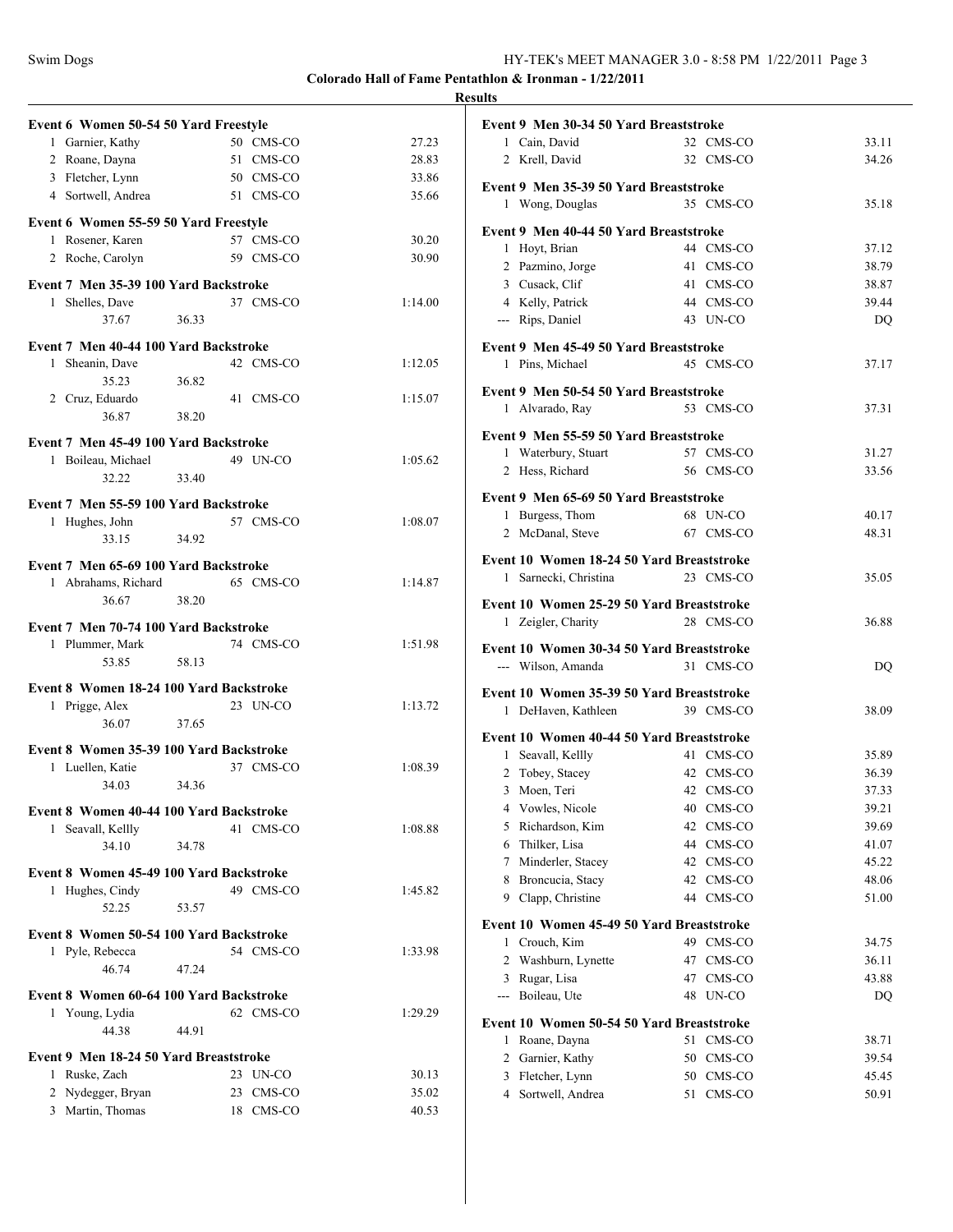|                                                                 |           |         | <b>Results</b> |
|-----------------------------------------------------------------|-----------|---------|----------------|
| Event 10 Women 55-59 50 Yard Breaststroke                       |           |         | Eve            |
| 1 Rosener, Karen                                                | 57 CMS-CO | 40.09   |                |
| 2 Roche, Carolyn                                                | 59 CMS-CO | 41.18   |                |
| Event 11 Men 35-39 100 Yard Breaststroke                        |           |         |                |
| 1 Walkenhorst, Jared                                            | 36 CMS-CO | 1:09.11 |                |
| 36.11<br>33.00                                                  |           |         | Eve            |
| 2 Shelles, Dave                                                 | 37 CMS-CO | 1:18.97 |                |
| 38.41<br>40.56                                                  |           |         |                |
| Event 11 Men 40-44 100 Yard Breaststroke                        |           |         |                |
| 1 Cruz, Eduardo                                                 | 41 CMS-CO | 1:21.19 | Eve            |
| 39.24<br>41.95                                                  |           |         |                |
| 2 Sheanin, Dave                                                 | 42 CMS-CO | 1:24.58 |                |
| 40.30<br>44.28                                                  |           |         | Eve            |
|                                                                 |           |         |                |
| Event 11 Men 55-59 100 Yard Breaststroke<br>1 Waterbury, Stuart | 57 CMS-CO | 1:08.75 | Eve            |
| 32.82<br>35.93                                                  |           |         |                |
| 2 Hughes, John                                                  | 57 CMS-CO | 1:31.90 |                |
| 43.68<br>48.22                                                  |           |         | Eve            |
|                                                                 |           |         |                |
| Event 11 Men 65-69 100 Yard Breaststroke                        |           |         | Eve            |
| 1 Abrahams, Richard                                             | 65 CMS-CO | 1:26.40 |                |
| 45.68<br>40.72                                                  |           |         | Eve            |
| Event 11 Men 70-74 100 Yard Breaststroke                        |           |         |                |
| 1 Plummer, Mark                                                 | 74 CMS-CO | 1:56.73 |                |
| 55.37 1:01.36                                                   |           |         |                |
|                                                                 |           |         | Eve            |
| Event 12 Women 18-24 100 Yard Breaststroke                      |           |         |                |
| 1 Prigge, Alex<br>39.15<br>43.22                                | 23 UN-CO  | 1:22.37 |                |
|                                                                 |           |         | Eve            |
| Event 12 Women 40-44 100 Yard Breaststroke                      |           |         |                |
| 1 Seavall, Kellly                                               | 41 CMS-CO | 1:17.99 |                |
| 36.87<br>41.12                                                  |           |         |                |
| Event 12 Women 45-49 100 Yard Breaststroke                      |           |         |                |
| 1 Witter, Roxana                                                | 47 CMS-CO | 1:31.44 |                |
| 42.77<br>48.67                                                  |           |         |                |
| 2 Hughes, Cindy                                                 | 49 CMS-CO | 1:50.28 |                |
| 56.83<br>53.45                                                  |           |         |                |
|                                                                 |           |         |                |
| Event 12 Women 50-54 100 Yard Breaststroke                      |           |         | Eve            |
| 1 Pyle, Rebecca                                                 | 54 CMS-CO | 1:48.10 |                |
| 51.61<br>56.49                                                  |           |         |                |
| Event 12 Women 60-64 100 Yard Breaststroke                      |           |         |                |
| 1 Young, Lydia                                                  | 62 CMS-CO | 1:46.24 |                |
| 51.62<br>54.62                                                  |           |         | Eve            |
| Event 13 Men 18-24 50 Yard Backstroke                           |           |         |                |
| 1 Ruske, Zach                                                   | 23 UN-CO  | 28.21   |                |
| 2 Martin, Thomas                                                | 18 CMS-CO | 38.86   |                |
| 3 Nydegger, Bryan                                               | 23 CMS-CO | 40.22   | Eve            |
|                                                                 |           |         |                |
| Event 13 Men 30-34 50 Yard Backstroke                           |           |         |                |
| 1 Krell, David                                                  | 32 CMS-CO | 33.29   |                |
| 2 Cain, David                                                   | 32 CMS-CO | 36.09   | Eve            |
| Event 13 Men 35-39 50 Yard Backstroke                           |           |         |                |
| 1 Wong, Douglas 35 CMS-CO                                       |           | 31.15   |                |

| Event 13 Men 40-44 50 Yard Backstroke   |                        |                |  |  |  |
|-----------------------------------------|------------------------|----------------|--|--|--|
| 1 Hoyt, Brian                           | 44 CMS-CO              | 31.72          |  |  |  |
| 2 Pazmino, Jorge                        | 41 CMS-CO              | 32.20          |  |  |  |
| 3 Cusack, Clif                          | 41 CMS-CO              | 32.58          |  |  |  |
| 4 Rips, Daniel                          | 43 UN-CO               | 33.94          |  |  |  |
| Event 13 Men 45-49 50 Yard Backstroke   |                        |                |  |  |  |
| 1 Barringer, Rob                        | 45 CMS-CO              | 29.45          |  |  |  |
| 2 Boileau, Michael                      | 49 UN-CO               | 30.20          |  |  |  |
| 3 Pins, Michael                         | 45 CMS-CO              | 37.00          |  |  |  |
| Event 13 Men 50-54 50 Yard Backstroke   |                        |                |  |  |  |
| 1 Alvarado, Ray                         | 53 CMS-CO              | 38.81          |  |  |  |
|                                         |                        |                |  |  |  |
| Event 13 Men 55-59 50 Yard Backstroke   |                        |                |  |  |  |
| 1 Hess, Richard                         | 56 CMS-CO              | 32.67          |  |  |  |
| Event 13 Men 65-69 50 Yard Backstroke   |                        |                |  |  |  |
| 1 McDanal, Steve                        | 67 CMS-CO              | 47.49          |  |  |  |
| Event 14 Women 18-24 50 Yard Backstroke |                        |                |  |  |  |
| 1 Sarnecki, Christina                   | 23 CMS-CO              | 31.36          |  |  |  |
|                                         |                        |                |  |  |  |
| Event 14 Women 25-29 50 Yard Backstroke |                        |                |  |  |  |
| 1 Zeigler, Charity                      | 28 CMS-CO              | 31.34          |  |  |  |
| Event 14 Women 30-34 50 Yard Backstroke |                        |                |  |  |  |
| 1 Linke, Lyndsey                        | 30 CMS-CO              | 30.79          |  |  |  |
| 2 Wilson, Amanda                        | 31<br>CMS-CO           | 1:10.06        |  |  |  |
| Event 14 Women 35-39 50 Yard Backstroke |                        |                |  |  |  |
|                                         |                        |                |  |  |  |
| 1 Luellen, Katie                        | 37 CMS-CO              | 31.39          |  |  |  |
| 2 DeHaven, Kathleen                     | 39 CMS-CO              | 32.83          |  |  |  |
|                                         |                        |                |  |  |  |
| Event 14 Women 40-44 50 Yard Backstroke |                        |                |  |  |  |
| 1 Tobey, Stacey                         | 42 CMS-CO              | 33.96          |  |  |  |
| 2 Richardson, Kim                       | 42 CMS-CO              | 34.62          |  |  |  |
| 3 Moen, Teri                            | 42 CMS-CO              | 35.06<br>37.92 |  |  |  |
| 4 Vowles, Nicole                        | 40 CMS-CO<br>44 CMS-CO | 38.09          |  |  |  |
| 5 Thilker, Lisa<br>6 Minderler, Stacey  | 42 CMS-CO              | 40.18          |  |  |  |
| 7 Broncucia, Stacy                      | 42 CMS-CO              | 41.14          |  |  |  |
| 8 Clapp, Christine                      | 44 CMS-CO              | 53.57          |  |  |  |
|                                         |                        |                |  |  |  |
| Event 14 Women 45-49 50 Yard Backstroke |                        |                |  |  |  |
| 1<br>Crouch, Kim                        | 49 CMS-CO              | 33.99          |  |  |  |
| 2 Washburn, Lynette                     | 47 CMS-CO              | 35.20          |  |  |  |
| 3 Rugar, Lisa<br>4 Boileau, Ute         | 47 CMS-CO<br>48 UN-CO  | 39.27<br>42.27 |  |  |  |
|                                         |                        |                |  |  |  |
| Event 14 Women 50-54 50 Yard Backstroke |                        |                |  |  |  |
| 1 Garnier, Kathy                        | 50 CMS-CO              | 37.19          |  |  |  |
| 2 Fletcher, Lynn                        | 50 CMS-CO              | 40.19          |  |  |  |
| 3 Sortwell, Andrea                      | 51<br>CMS-CO           | 48.02          |  |  |  |
| Event 14 Women 55-59 50 Yard Backstroke |                        |                |  |  |  |
| 1 Roche, Carolyn                        | 59<br>CMS-CO           | 37.64          |  |  |  |
| 2 Rosener, Karen                        | 57<br>CMS-CO           | 39.17          |  |  |  |
| Event 15 Men 18-24 100 Yard Freestyle   |                        |                |  |  |  |
| Ruske, Zach<br>1                        | 23 UN-CO               | 54.03          |  |  |  |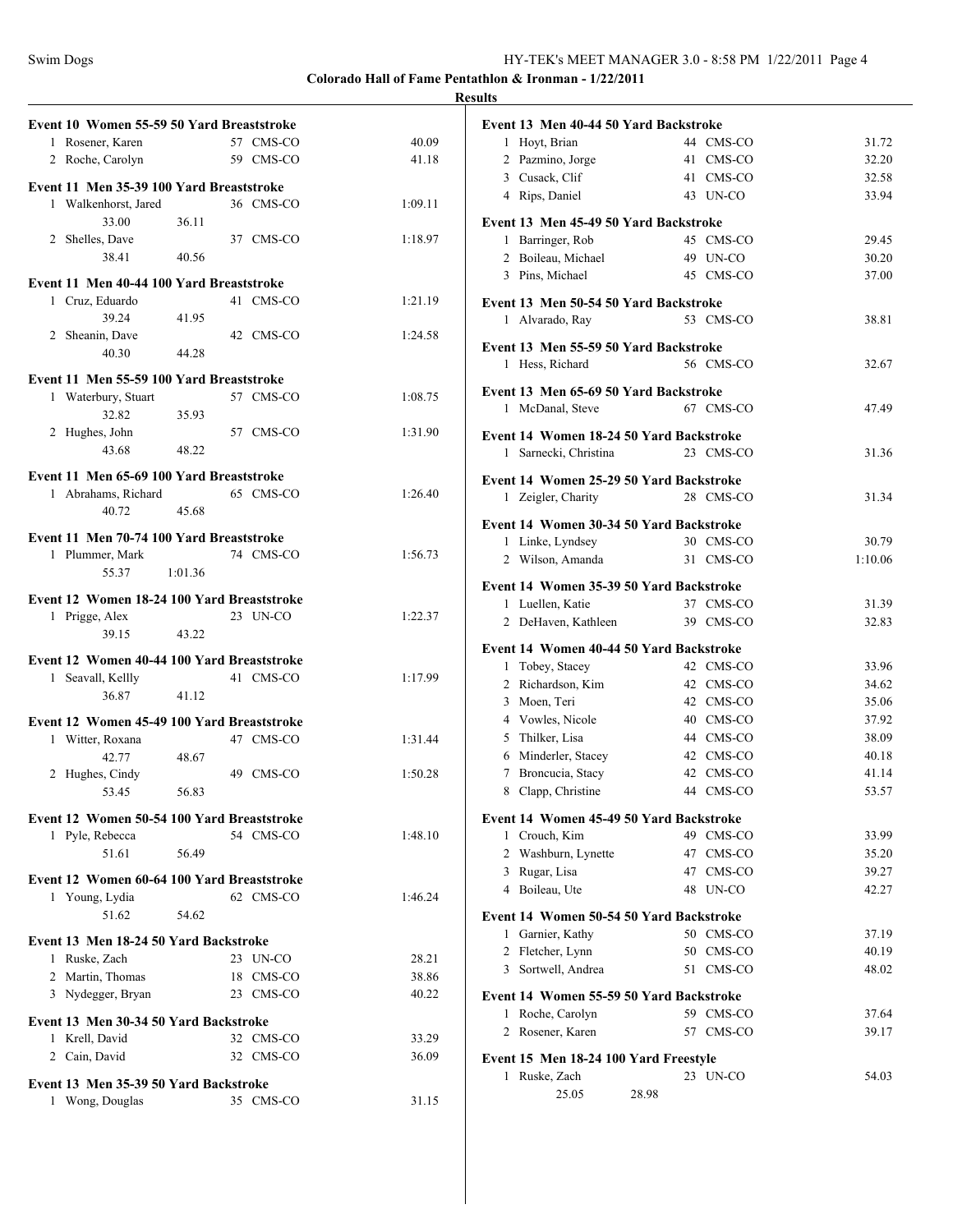|                                                                       |                |           |         | <b>Results</b> |
|-----------------------------------------------------------------------|----------------|-----------|---------|----------------|
| Event 15 Men 25-29 100 Yard Freestyle<br>1 Ayer, Michael<br>34.08     | 34.74          | 28 UN-CO  | 1:08.82 | Ev             |
| Event 15 Men 30-34 100 Yard Freestyle<br>1 Redfern, Andrew<br>30.31   | 33.18          | 32 CMS-CO | 1:03.49 | Ev             |
| Event 15 Men 35-39 100 Yard Freestyle<br>1 Shelles, Dave<br>29.73     | 30.53          | 37 CMS-CO | 1:00.26 | Ev             |
| Event 15 Men 40-44 100 Yard Freestyle<br>1 Sheanin, Dave              |                | 42 CMS-CO | 58.65   | Ev             |
| 28.29<br>2 Cruz, Eduardo<br>30.36                                     | 30.36<br>31.66 | 41 CMS-CO | 1:02.02 |                |
| 3 Kelly, Patrick<br>30.71                                             | 32.56          | 44 CMS-CO | 1:03.27 | Ev             |
| Event 15 Men 55-59 100 Yard Freestyle                                 |                |           |         |                |
| 1 Waterbury, Stuart<br>26.61                                          | 28.21          | 57 CMS-CO | 54.82   | Ev             |
| 2 Hughes, John<br>28.20                                               | 29.95          | 57 CMS-CO | 58.15   | Ev             |
| Event 15 Men 60-64 100 Yard Freestyle<br>1 Carney, Kent<br>31.43      | 34.93          | 63 CMS-CO | 1:06.36 | Ev             |
| Event 15 Men 65-69 100 Yard Freestyle<br>1 Abrahams, Richard<br>27.71 | 30.34          | 65 CMS-CO | 58.05   | Ev             |
| 2 Burson, Bill<br>32.31                                               | 34.71          | 65 CMS-CO | 1:07.02 | Ev             |
| Event 15 Men 70-74 100 Yard Freestyle<br>1 Plummer, Mark<br>38.98     | 42.46          | 74 CMS-CO | 1:21.44 | <b>Ev</b>      |
| Event 16 Women 30-34 100 Yard Freestyle                               |                |           |         | Ev             |
| 1 Linke, Lyndsey<br>28.95 30.79                                       |                | 30 CMS-CO | 59.74   | Ev             |
| Event 16 Women 40-44 100 Yard Freestyle                               |                |           |         |                |
| 1 Popelar, Steph<br>34.27                                             | 40.13          | 43 CMS-CO | 1:14.40 |                |
| Event 16 Women 45-49 100 Yard Freestyle                               |                |           |         |                |
| 1 Boileau, Ute<br>38.26                                               | 43.21          | 48 UN-CO  | 1:21.47 |                |
| 2 Hughes, Cindy<br>40.37                                              | 43.56          | 49 CMS-CO | 1:23.93 | Ev             |
| Event 16 Women 50-54 100 Yard Freestyle<br>1 Roane, Dayna<br>29.93    | 31.88          | 51 CMS-CO | 1:01.81 |                |
| 2 Pyle, Rebecca<br>35.31                                              | 37.49          | 54 CMS-CO | 1:12.80 | Evo            |
|                                                                       |                |           |         |                |
| Event 16 Women 60-64 100 Yard Freestyle<br>1 Young, Lydia<br>37.78    | 39.46          | 62 CMS-CO | 1:17.24 |                |

|   | Event 17 Men 18-24 50 Yard Butterfly   |    |           |       |
|---|----------------------------------------|----|-----------|-------|
|   | 1 Martin, Thomas                       |    | 18 CMS-CO | 31.34 |
|   | 2 Nydegger, Bryan                      |    | 23 CMS-CO | 34.43 |
|   |                                        |    |           |       |
|   | Event 17 Men 30-34 50 Yard Butterfly   |    |           |       |
|   | 1 Krell, David                         |    | 32 CMS-CO | 29.96 |
|   | 2 Cain, David                          |    | 32 CMS-CO | 32.13 |
|   | Event 17 Men 35-39 50 Yard Butterfly   |    |           |       |
|   | 1 Wong, Douglas                        |    | 35 CMS-CO | 29.09 |
|   |                                        |    |           |       |
|   | Event 17 Men 40-44 50 Yard Butterfly   |    |           |       |
|   | 1 Hoyt, Brian                          |    | 44 CMS-CO | 28.97 |
|   | 2 Cusack, Clif                         |    | 41 CMS-CO | 29.41 |
|   | 3 Pazmino, Jorge                       |    | 41 CMS-CO | 30.95 |
|   | 4 Kelly, Patrick                       |    | 44 CMS-CO | 32.08 |
|   | 5 Rips, Daniel                         |    | 43 UN-CO  | 34.40 |
|   | Event 17 Men 45-49 50 Yard Butterfly   |    |           |       |
|   | 1 Pins, Michael                        |    | 45 CMS-CO | 28.36 |
|   | 2 Boileau, Michael                     |    | 49 UN-CO  | 28.55 |
|   |                                        |    |           |       |
|   | Event 17 Men 50-54 50 Yard Butterfly   |    |           |       |
|   | 1 Alvarado, Ray                        |    | 53 CMS-CO | 33.05 |
|   | Event 17 Men 55-59 50 Yard Butterfly   |    |           |       |
|   | 1 Hess, Richard                        |    | 56 CMS-CO | 27.57 |
|   |                                        |    |           |       |
|   | Event 17 Men 65-69 50 Yard Butterfly   |    |           |       |
| 1 | McDanal, Steve                         |    | 67 CMS-CO | 46.18 |
|   | Event 18 Women 18-24 50 Yard Butterfly |    |           |       |
|   | 1 Sarnecki, Christina                  |    | 23 CMS-CO | 30.05 |
|   |                                        |    |           |       |
|   | Event 18 Women 25-29 50 Yard Butterfly |    |           |       |
|   | 1 Zeigler, Charity                     |    | 28 CMS-CO | 28.73 |
|   | Event 18 Women 30-34 50 Yard Butterfly |    |           |       |
|   | 1 Linke, Lyndsey                       |    | 30 CMS-CO | 28.39 |
|   | 2 Wilson, Amanda                       |    | 31 CMS-CO | 51.54 |
|   |                                        |    |           |       |
|   | Event 18 Women 35-39 50 Yard Butterfly |    | 39 CMS-CO |       |
| 1 | DeHaven, Kathleen                      |    |           | 29.69 |
|   | Event 18 Women 40-44 50 Yard Butterfly |    |           |       |
| 1 | Moen, Teri                             | 42 | CMS-CO    | 29.23 |
| 2 | Tobey, Stacey                          | 42 | CMS-CO    | 31.67 |
| 3 | Richardson, Kim                        | 42 | CMS-CO    | 32.87 |
|   | 4 Vowles, Nicole                       | 40 | CMS-CO    | 33.77 |
| 5 | Thilker, Lisa                          | 44 | CMS-CO    | 34.68 |
|   | 6 Broncucia, Stacy                     | 42 | CMS-CO    | 38.06 |
| 7 | Clapp, Christine                       | 44 | CMS-CO    | 44.60 |
|   |                                        |    |           |       |
|   | Event 18 Women 45-49 50 Yard Butterfly |    |           |       |
| 1 | Crouch, Kim                            |    | 49 CMS-CO | 30.51 |
| 2 | Washburn, Lynette                      | 47 | CMS-CO    | 32.96 |
|   | 3 Rugar, Lisa                          | 47 | CMS-CO    | 38.98 |
|   | Event 18 Women 50-54 50 Yard Butterfly |    |           |       |
| 1 | Roane, Dayna                           | 51 | CMS-CO    | 32.83 |
| 2 | Garnier, Kathy                         | 50 | CMS-CO    | 34.69 |
| 3 |                                        |    |           | 38.27 |
|   | Fletcher, Lynn                         | 50 | CMS-CO    |       |